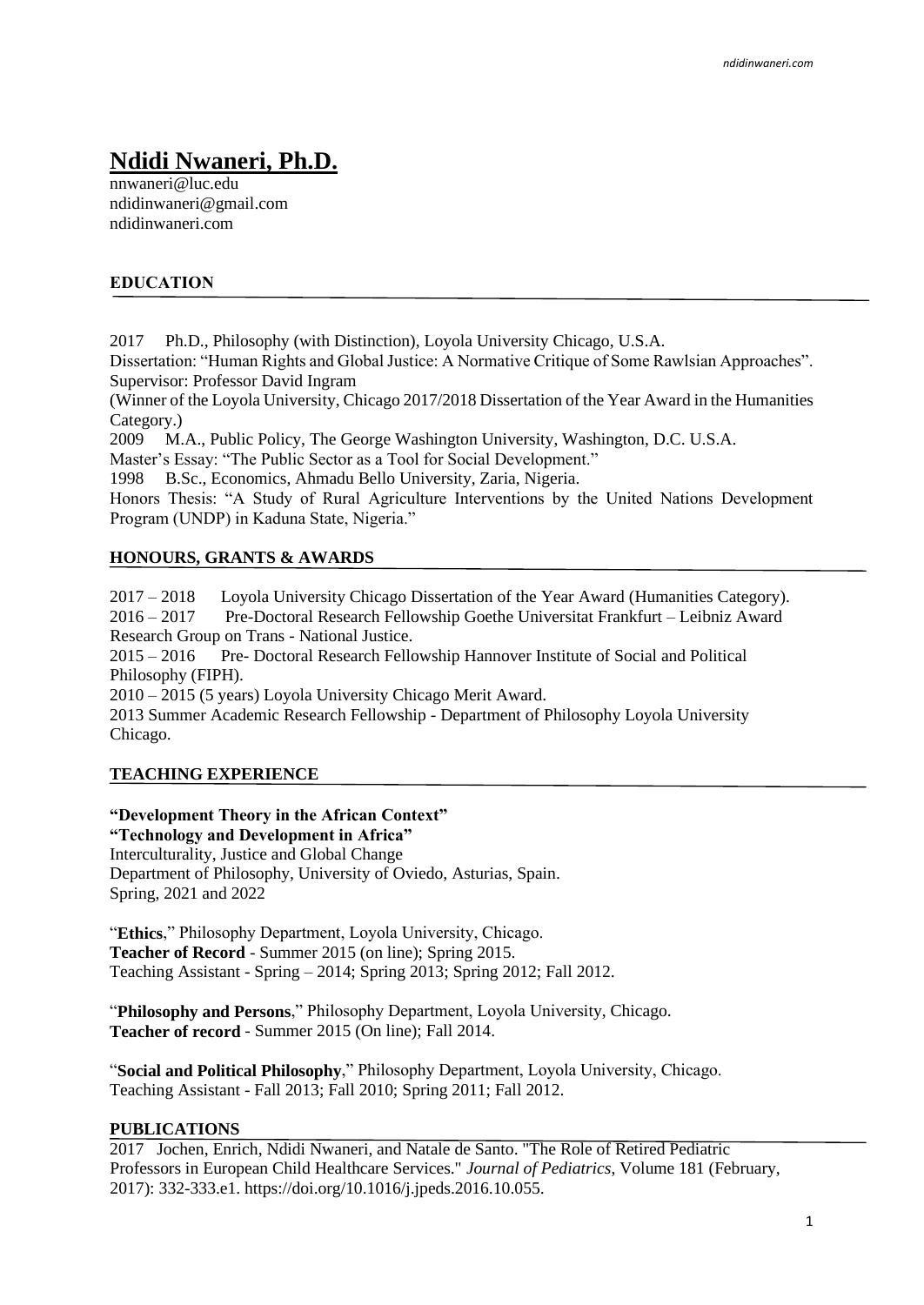2016 "Gender Equality: Response to Van Parijs", in E. Mbonda & T. Ngosso (eds.), *Théories de la justice: justice globale, agents de la justice et justice de genre*, (Louvain-la-Neuve: Presses Universitaires de Louvain, 2016), pp. 293-298.

#### **RESEARCH EXPERIENCE**

**Visiting Scholar, Department of Philosophy, Loyola University Chicago, College of Arts and Sciences.** January, 2021- May, 2022

**Ethics and Public Policy Laboratory (EthicsLab) of The Catholic University of Central Africa (UCAC) Yaoundé, Cameroon - Co-founder and Senior Research Fellow** August 2018-present.

**Department of Public Health, Washington, D.C., USA – Research Assistant -** June 2008 – December 2008

**Institute for Development Research (IDR) Zaria, Nigeria – Statistical Officer** January 2000 – February 2002

# **SELECTED CONFERENCE PAPERS AND PRESENTATIONS**

**"The Collateral Damage of "Smart" Sanctions in the Democratic Republic of the Congo: A Critique of the Humanitarian Impacts of an Incoherent Economic Sanctions Regime."** Paper Presented with Fernando C. Saldivar, S.J. at the Sanctions and International Law and Politics Conference, Coventry University and Graduate Institute Geneva December 9-10, 2021

#### **"Utility Through Care"**

Paper presented at the University Philosophy Conference on Global Health Justice, "Rethinking Global Health Justice in the Age of Pandemics" Blavatnik School of Government, Oxford University April 14-15, 2021.

#### **Global Justice and Global Catastrophic Risk: between error and terror.**

Key-note paper presented at the Cambridge Conference on Catastrophic Risk Centre for the Study of Existential Risk, University of Cambridge November 17-18, 2020

**"Ethical Adoption of Technology – AI and ICT in Africa."** 

Launch Event Conference Competence Center for African Research Institute for Business Ethics, University of St. Gallen, Switzerland January 15, 2020

#### **AFFILIATIONS AND MEMBERSHIPS**

- ❖ Independent Resource Group for Global Health Justice (IRG-GHJ)
- ❖ International Development Ethics Association (IDEA) Executive Board Member

#### **LANGUAGES**

- ❖ English - Native
- ❖ Igbo – Native
- ❖ Yoruba – Native